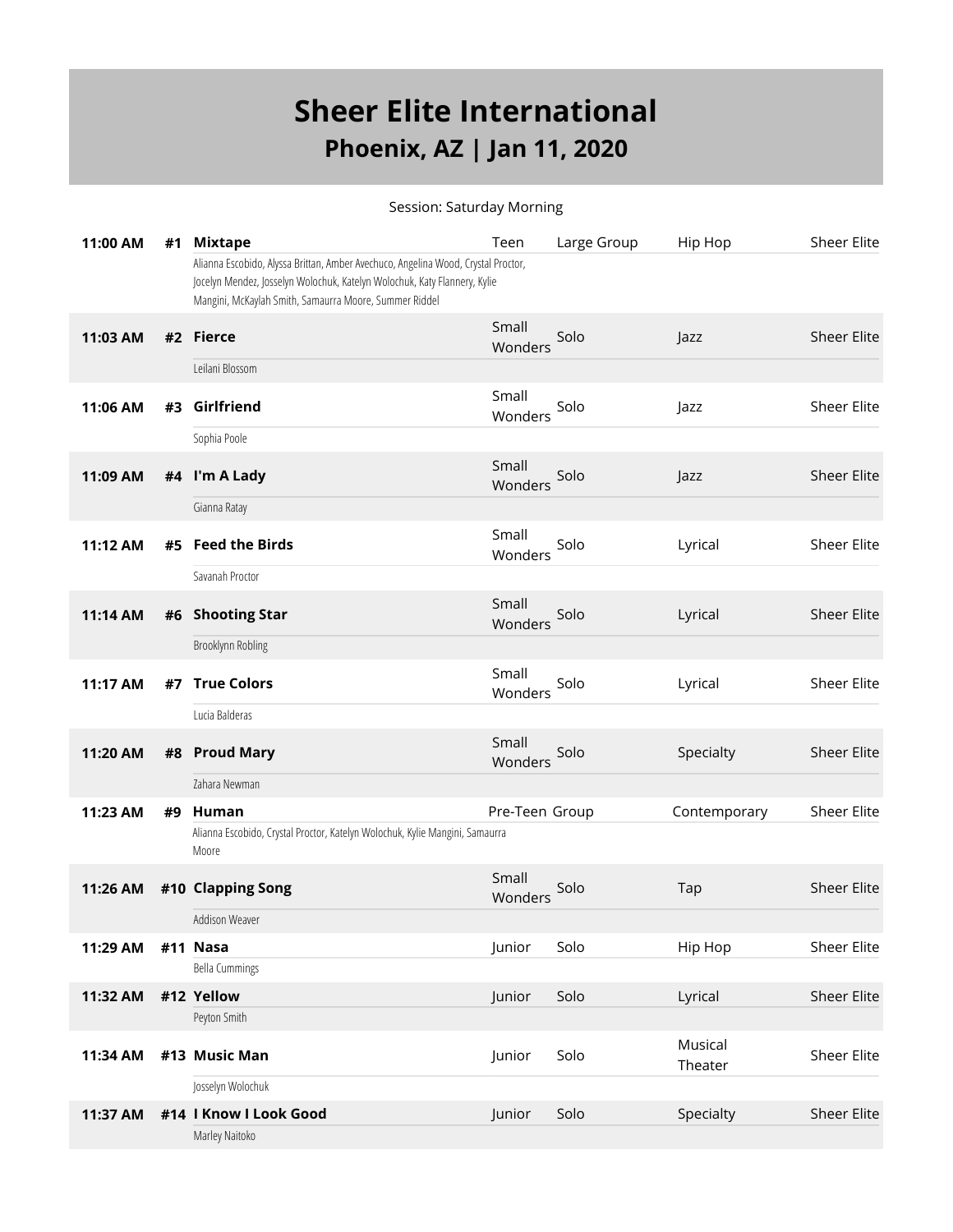| 11:40 AM |         | #15 Raise the Roof                     | Junior | Solo | Specialty     | Sheer Elite        |
|----------|---------|----------------------------------------|--------|------|---------------|--------------------|
|          |         | Isabel Gonzalez                        |        |      |               |                    |
| 11:43 AM |         | #16 Variation From Paquita (M.Petipa)  | Teen   | Solo | <b>Ballet</b> | <b>Sheer Elite</b> |
|          |         | Kenzie Huizar                          |        |      |               |                    |
| 11:45 AM |         | #17 Depression                         | Teen   | Solo | Contemporary  | Sheer Elite        |
|          |         | Erica Eastland                         |        |      |               |                    |
| 11:48 AM | #18 Say |                                        | Teen   | Solo | Contemporary  | <b>Sheer Elite</b> |
|          |         | Meghan Rich                            |        |      |               |                    |
| 11:51 AM |         | #19 Hanging Tree                       | Teen   | Solo | Contemporary  | Sheer Elite        |
|          |         | Samaurra Moore                         |        |      |               |                    |
| 11:54 AM |         | #20 Trauma                             | Teen   | Solo | Contemporary  | <b>Sheer Elite</b> |
|          |         | Rogers Kasside                         |        |      |               |                    |
| 11:56 AM |         | #21 Black Car                          | Teen   | Solo | <b>azz</b>    | <b>Sheer Elite</b> |
|          |         | Ashlyn Kastelic                        |        |      |               |                    |
| 11:59 AM |         | #22 No Roots                           | Teen   | Solo | Jazz          | <b>Sheer Elite</b> |
|          |         | Isabella Dafnis                        |        |      |               |                    |
| 12:02 PM |         | #23 Someone You Loved                  | Teen   | Solo | Lyrical       | <b>Sheer Elite</b> |
|          |         | Taylor Peterson                        |        |      |               |                    |
| 12:05 PM | #24     | Kitri Act I Variation From Don Quixote | Teen   | Solo | <b>Ballet</b> | <b>Sheer Elite</b> |
|          |         | (M.Petipa)                             |        |      |               |                    |
|          |         | Kenzie Huizar                          |        |      |               |                    |
| 12:07 PM |         | #25 All I Want                         | Teen   | Solo | Lyrical       | Sheer Elite        |
|          |         | Amber Avechuco                         |        |      |               |                    |
| 12:10 PM |         | #26 Lamentation                        | Teen   | Solo | Lyrical       | <b>Sheer Elite</b> |
|          |         | Rhoads Marissa                         |        |      |               |                    |
| 12:13 PM |         | #27 Voicemail                          | Senior | Solo | Contemporary  | Sheer Elite        |
|          |         | Katy Flannery                          |        |      |               |                    |
| 12:16 PM |         | #28 Piece By Piece                     | Teen   | Solo | Lyrical       | <b>Sheer Elite</b> |
|          |         | McKaylah Smith                         |        |      |               |                    |
| 12:18 PM |         | #29 Happiness Does Not Wait            | Teen   | Solo | Lyrical       | Sheer Elite        |
|          |         | Kylie Mangini                          |        |      |               |                    |
| 12:21 PM |         | #30 Greatest Medley                    | Teen   | Solo | Musical       | <b>Sheer Elite</b> |
|          |         |                                        |        |      | Theater       |                    |
|          |         | Ashlee Rich                            |        |      |               |                    |
| 12:24 PM |         | #31 Falling Water                      | Teen   | Solo | Contemporary  | <b>Sheer Elite</b> |
|          |         | Kenzie Huizar                          |        |      |               |                    |
| 12:27 PM |         | #32 Check It Out                       | Teen   | Solo | Tap           | <b>Sheer Elite</b> |
|          |         | Keith Sheperd                          |        |      |               |                    |
| 12:29 PM |         | #33 Leave A Light On                   | Senior | Solo | Contemporary  | Sheer Elite        |
|          |         | Summer Riddel                          |        |      |               |                    |
| 12:32 PM |         | #34 Bruises                            | Senior | Solo | Contemporary  | <b>Sheer Elite</b> |
|          |         | Alyssa Brittan                         |        |      |               |                    |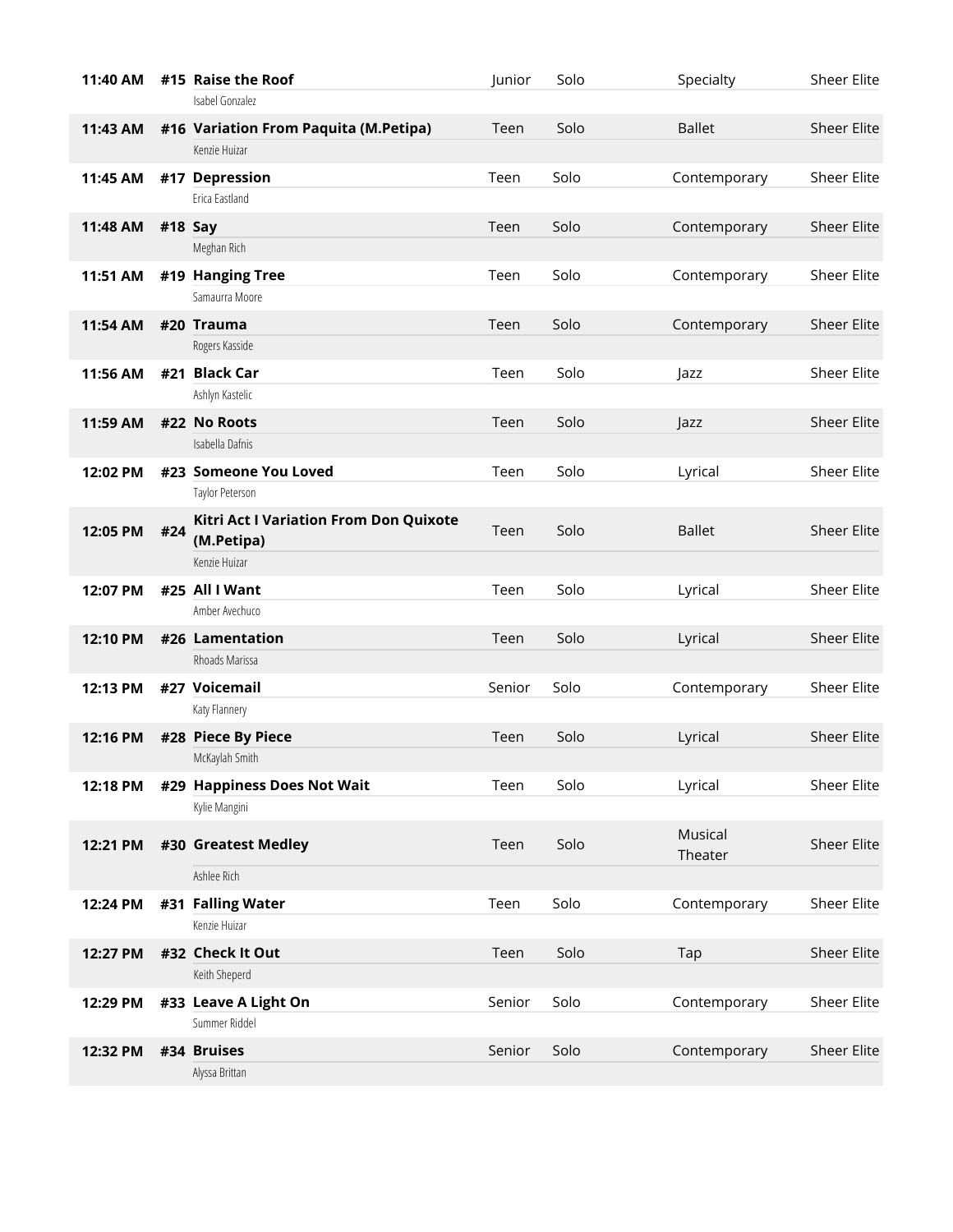| 12:35 PM |  | #35 Workin                                                                                                       | Small<br>Wonders | Group | Specialty | <b>Sheer Elite</b> |
|----------|--|------------------------------------------------------------------------------------------------------------------|------------------|-------|-----------|--------------------|
|          |  | Brooklynn Robling, Kenna Wasson, Lucia Balderas, Olivia McClain, Savanah<br>Proctor, Sophia Poole, Zahara Newman |                  |       |           |                    |
| 12:38 PM |  | #36 A Whole Lotta Woman                                                                                          | Senior           | Solo  | Tap       | <b>Sheer Elite</b> |
|          |  | Katy Flannery                                                                                                    |                  |       |           |                    |

**Awards and Lunch**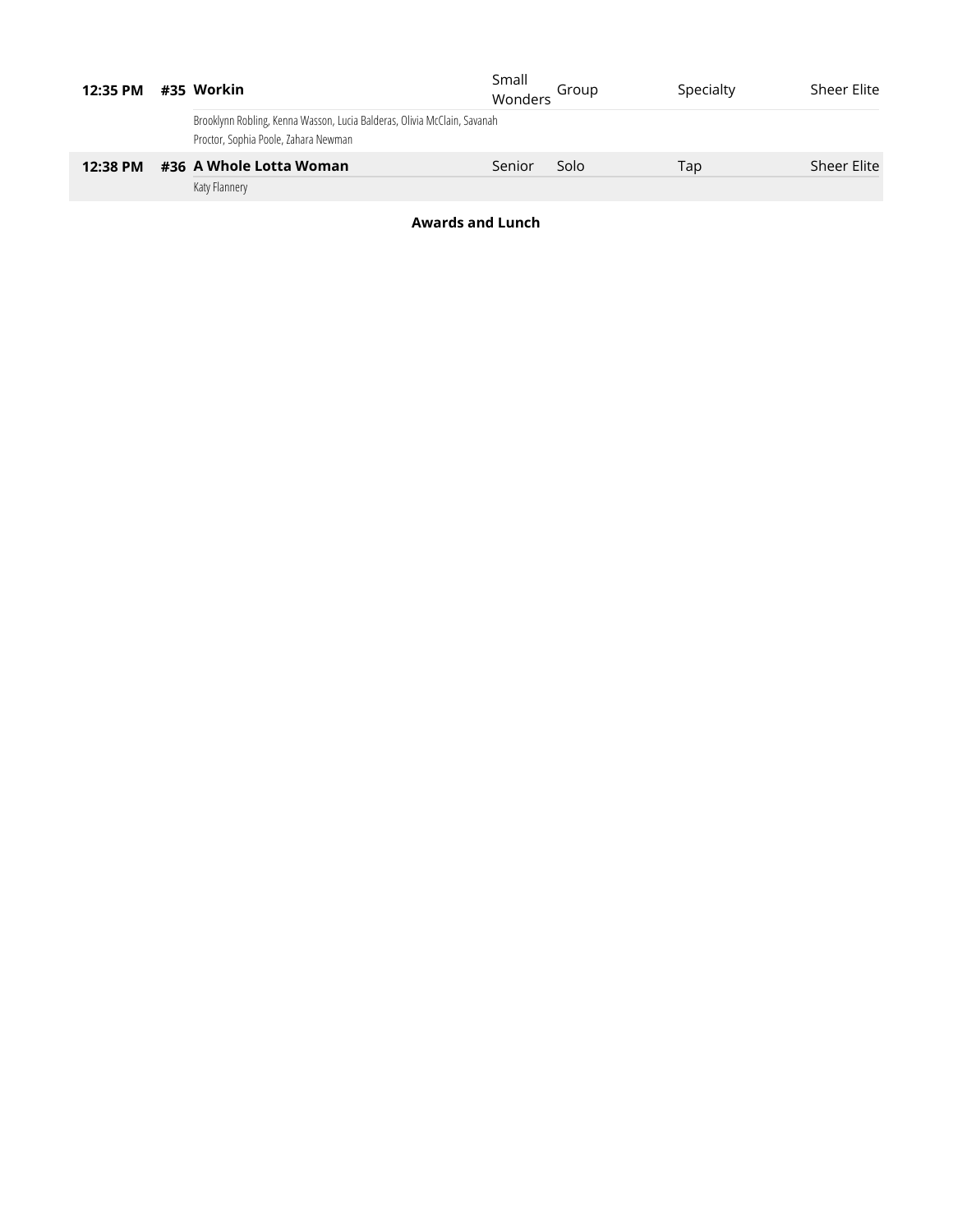## **Sheer Elite International Phoenix, AZ | Jan 11, 2020**

Session: Saturday Afternoon

| 2:30 PM |  | #37   Am Human                                                                                                  | Pre-Teen Solo    |       | Contemporary | <b>Sheer Elite</b> |
|---------|--|-----------------------------------------------------------------------------------------------------------------|------------------|-------|--------------|--------------------|
|         |  | Jocelyn Mendez                                                                                                  |                  |       |              |                    |
| 2:32 PM |  | #38 The Crown                                                                                                   | Senior           | Trio  | Lyrical      | <b>Sheer Elite</b> |
|         |  | Alyssa Brittan, Angelina Wood, Summer Riddel                                                                    |                  |       |              |                    |
| 2:35 PM |  | #39 Feel It Still                                                                                               | Pre-Teen Solo    |       | Jazz         | <b>Sheer Elite</b> |
|         |  | Hannah Coughlin                                                                                                 |                  |       |              |                    |
| 2:38 PM |  | #40 Survivor                                                                                                    | Pre-Teen Solo    |       | Specialty    | <b>Sheer Elite</b> |
|         |  | Alianna Escobido                                                                                                |                  |       |              |                    |
| 2:41 PM |  | #41 Stand By Me                                                                                                 | Pre-Teen Solo    |       | Contemporary | <b>Sheer Elite</b> |
|         |  | Haylee Weiss                                                                                                    |                  |       |              |                    |
| 2:43 PM |  | #42 Only Human                                                                                                  | Pre-Teen Solo    |       | Lyrical      | <b>Sheer Elite</b> |
|         |  | Julianna Simpson                                                                                                |                  |       |              |                    |
| 2:46 PM |  | #43 Castle                                                                                                      | Pre-Teen Solo    |       | <b>azz</b>   | <b>Sheer Elite</b> |
|         |  | Cienna Fernow                                                                                                   |                  |       |              |                    |
| 2:49 PM |  | #44 Bring ME Home                                                                                               | Pre-Teen Solo    |       | Lyrical      | <b>Sheer Elite</b> |
|         |  | Zoe Lynn                                                                                                        |                  |       |              |                    |
| 2:52 PM |  | #45 Someone You Loved                                                                                           | Teen             | Group | Contemporary | <b>Sheer Elite</b> |
|         |  | Alyssa Brittan, Amber Avechuco, Angelina Wood, Katelyn Wolochuk, Katy Flannery,<br>Kylie Mangini, Summer Riddel |                  |       |              |                    |
| 2:55 PM |  | #46 Carry You                                                                                                   | Pre-Teen Trio    |       | Contemporary | <b>Sheer Elite</b> |
|         |  | Erica Eastland, Hannah Coughlin, Indigo Luna                                                                    |                  |       |              |                    |
| 2:58 PM |  | #47 Ceo Takeover                                                                                                | Junior           | Duo   | Hip Hop      | <b>Sheer Elite</b> |
|         |  | Alianna Escobido, Josselyn Wolochuk                                                                             |                  |       |              |                    |
| 3:01 PM |  | #48 Lost Boy                                                                                                    | Pre-Teen Solo    |       | Lyrical      | <b>Sheer Elite</b> |
|         |  | Isabella Sheperd                                                                                                |                  |       |              |                    |
| 3:03 PM |  | #49 Bad Guy                                                                                                     | Pre-Teen Solo    |       | Jazz         | <b>Sheer Elite</b> |
|         |  | Jocelyn Mendez                                                                                                  |                  |       |              |                    |
| 3:06 PM |  | #50 Wings                                                                                                       | Small<br>Wonders | Duo   | $\vert$ azz  | <b>Sheer Elite</b> |
|         |  | Aubriella Boulaine, Eliz Quintana                                                                               |                  |       |              |                    |
| 3:09 PM |  | #51 Think                                                                                                       | Pre-Teen Solo    |       | Tap          | Sheer Elite        |
|         |  | Marijane Macey                                                                                                  |                  |       |              |                    |
| 3:12 PM |  | #52 Take A Hint                                                                                                 | Pre-Teen Solo    |       | Tap          | <b>Sheer Elite</b> |
|         |  | Julianna Simpson                                                                                                |                  |       |              |                    |
| 3:14 PM |  | #53 All the Kings Horses                                                                                        | Pre-Teen Group   |       | Contemporary | <b>Sheer Elite</b> |
|         |  | Adriana Howard, Erica Eastland, Hannah Coughlin, Haylee Weiss, Indigo Luna,<br>Jayla Garrett                    |                  |       |              |                    |